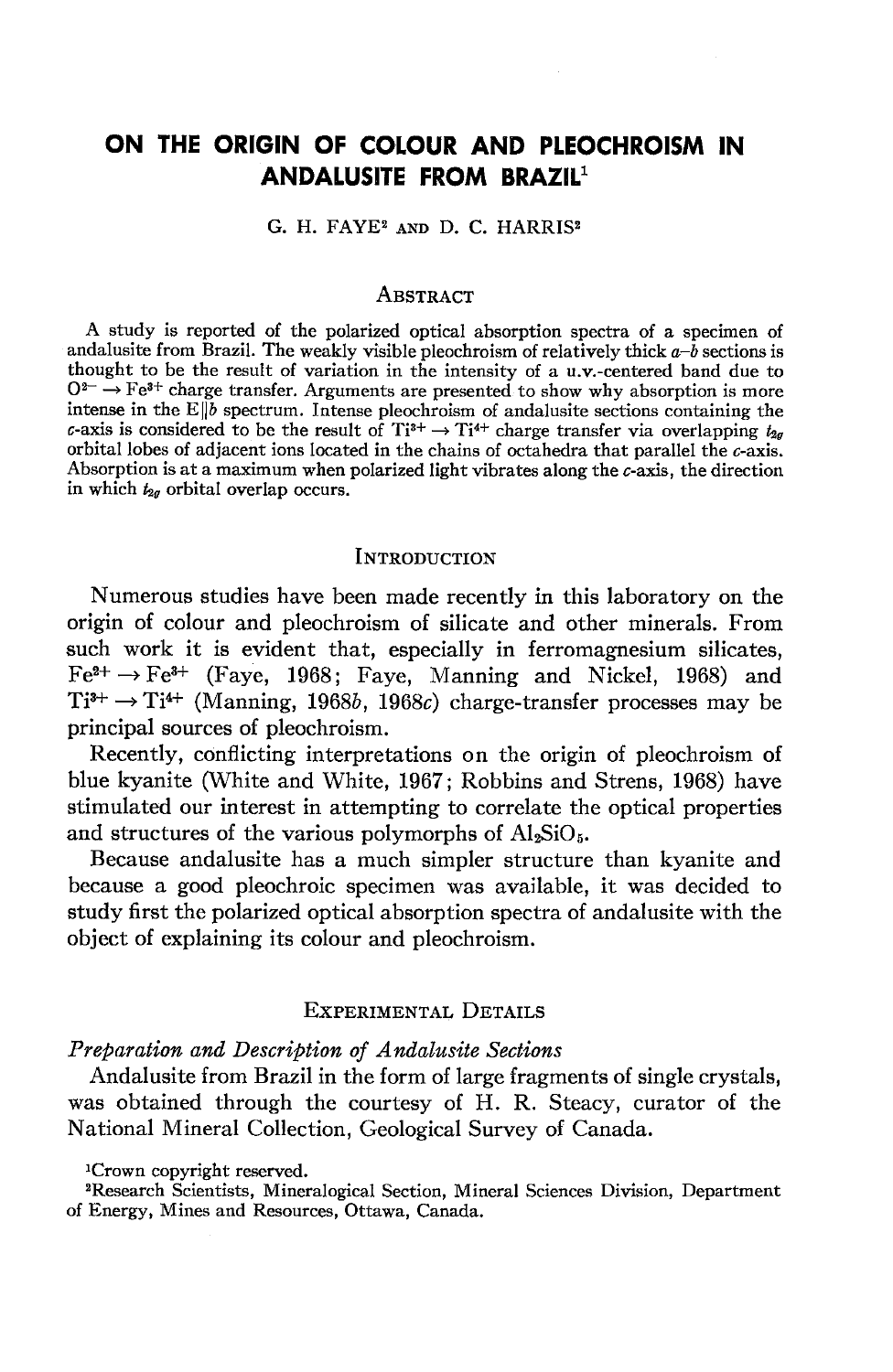Because of the easily identifiable external morphology of the andalusite fragments, sections containing the desired crystallographic axes were readily obtained by cuts made with a wire saw. All such sections (some mounted on microscope slides) were thinned to the desired thickness and polished by standard techniques prior to their spectral examination. The correct optical orientations of the completed sections were confirmed by optical interference figures obtained with a petrographic microscope. The sections used in the present work appeared to be free of inclusions.

## Electron Probe Microanalysis of Andalusite Specimens

Although each section was in itself reasonably uniform of colour or lack of it, there was considerable variation from section to section. For this reason each section was analyzed by electron'probe techniques for certain elements, particularly those that might influence its colour. The Materials Analysis Company (MAC) electron probe was operated at 25kV for Fe and Ti and at 15 kV for Mg and Ca with a specimen current of  $0.13 \mu a$  and a beam diameter of approximately 30 microns for all specimens.

Because of the difficulty of obtaining standards with compositions close to that of andalusite, the analysis are subject to errors. For this work, a chemically analyzed muscovite containing  $0.3\%$  Ti and  $4.5\%$  Fe, a biotite with  $1.88\%$  Ti and  $14.3\%$  Fe, a synthetic CaMgSi<sub>2</sub>O<sub>6</sub> glass and MgO were used as standards. Several 100-second counts were made on each specimen and corrected for background which was determined by moving the spectrometer off peak. Linear inter- or extrapolations were then made from the standards. The limits of detections were considered to be  $0.01\%$  Fe,  $0.01\%$  Ti,  $0.03\%$  Mg and  $0.01\%$  Ca. The results are given in Table 1, together with the calculated extinction coefficients of the  $20800 \text{ cm}^{-1}$  peak, and the orientation of the sections used to produce

| Section<br>No.   | Weight % |            |             | Extinction $(e_{Ti})$<br>at $20800 \text{ cm}^{-1}$ . | Used for                  | Thickness, |
|------------------|----------|------------|-------------|-------------------------------------------------------|---------------------------|------------|
|                  | $Fe\%$   | $\rm Ti\%$ | $Mg\%$      | litre/mole·cm                                         | Measurement of            | cm         |
|                  | 0.4      | 0.08       | 0.06        |                                                       | $E\ a$ and $E\ b$ spectra | 0.35       |
| $\boldsymbol{2}$ | 0.4      | 0.05       | 0.1         | 1000                                                  | $E\ c$ spectrum           | 0.06       |
| 3                | 0.5      | 0.1        | 0.1         | 400                                                   |                           | 0.09       |
| 4                | 0.2      | 0.1        | $\sim 0.03$ | 130                                                   | ,,<br>,,                  | 0.11       |
| 5                | 0.2      | 0.04       | n.d.        | 170                                                   | ,,<br>,,                  | 0.09       |
| 6                | 0.2      | 0.05       | n.d.        | 145                                                   | ,,<br>, ,                 | 0.23       |
| 7                | 0.2      | 0.04       | $\sim 0.03$ | 240                                                   | ,,<br>,,                  | 0.10       |
| 82               | 0.17     | 0.07       |             |                                                       |                           |            |

TABLE 1. ANALYSES OF ANDALUSITE SECTIONS<sup>1</sup>

<sup>1</sup>By one or more of electron probe, chemical and emission spectrographic analysis, Mn Cr, V and Ca were found to be  $\lt 0.02\%$ .<br><sup>2</sup>Chemical analysis of a large fragment.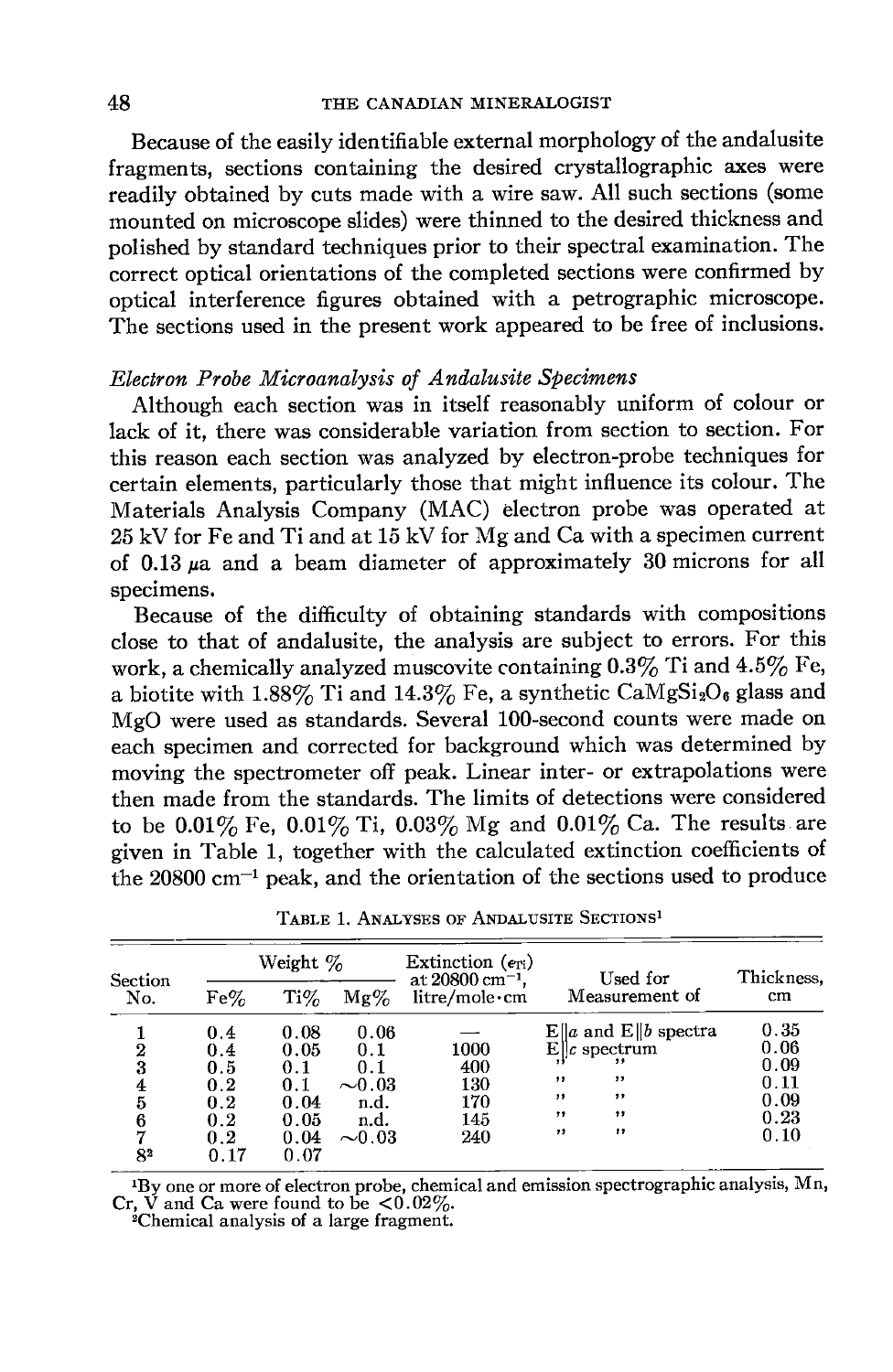the spectra. The net absorbance of the  $20800$  cm<sup>-1</sup> peak was taken to be the difference between that of the band maximum and that of the background which was assumed to extend under the band in a gaussian fashion.

All sections were examined spectrophotometrically and, for a given optical direction, all were similar qualitatively; therefore, the polarized spectra of only two are presented in Figs. 3 and 4.

## Measurement of Spectra

All spectra were measured at room temperature with a Cary-14 spectrophotometer. A matched pair of Nicol prisms (each mounted in the well of a variable-aperture block assembly) were used to measure the polarized spectra. Approximate extinction coefficients (Table 1) were calculated from  $\epsilon = A/C \times l$ , where A is the absorbance, above background, of the band maximum;  $C$  is the concentration in moles/litre and  $l$  is the sample thickness in cm. In calculating  $C$  it was assumed that the density of andalusite was 3.2 gram/ml.

## D<sub>ISCUSSION</sub>

## Structure of Andalusite

Half the aluminium ions in andalusite occur in Al-O octahedral groups that share edges with neighbours on either side and thereby form chains parallel to the  $c$ -axis (Figs. 1 and 2). The chains are linked internally by alternating tetrahedrally coordinated Si and bipyramidal fiveco-ordinated Al (Figs. 1 and 2). The average octahedral  $AI-O<sub>6</sub>$  bond distance is 1.94 Å and the average bipyramidal  $\text{Al}-\text{O}_5$  bond distance is l.S4 A. The two Al-Al distances in the octahedral chains are 2.6g and 2.87 A (Burnham and Buerger, 1961).

## Polarized Absorption Spectra of Andalusite

# (a) Weak Pleochroism of  $a-b$  Sections

Table 1 shows that the principal impurity in the Brazilian andalusite is iron. Electron spin resonance studies (Bil'dyukevich et  $al.$ , 1960; Holuj, Thyer and Hedgecock, 1966) have established that iron, as  $Fe<sup>3+</sup>$ , substitutes for Al<sup>3+</sup> mainly in the octahedral sites, chains of which extend along the c-axis.

The absorption spectrum due to Fe<sup>3+</sup> in octahedral sites in silicate minerals has been fairly well documented (e.g., Burns and Strens, 1967; Manning, 1967, 1968a). It is known that of the nine relatively weak spin-forbidden transitions from the sextuplet ground-state (<sup>6</sup>S) to states arising from the quadruplet terms of the free ion, only the lower four or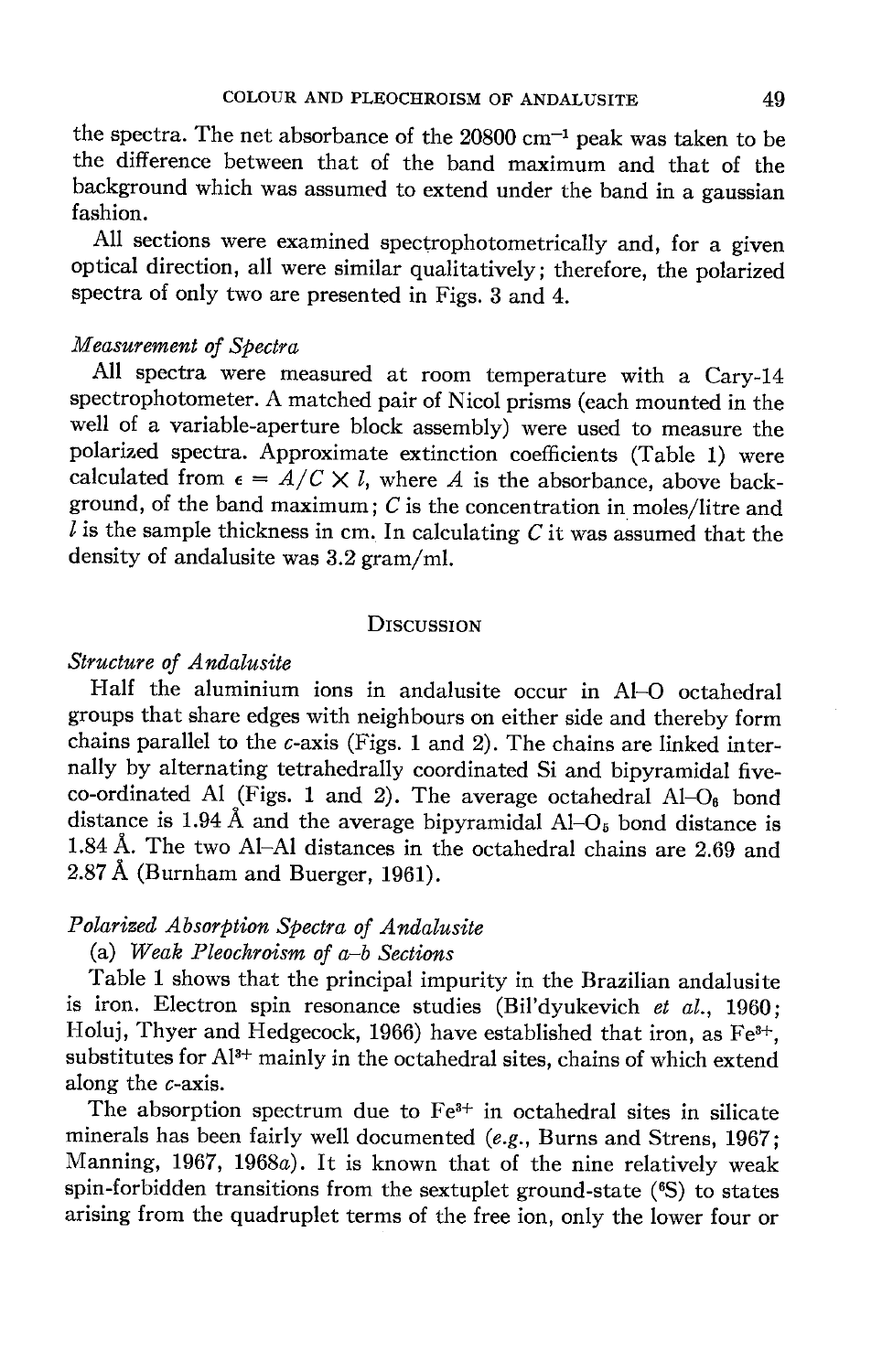

FIG. 1. The structure of andalusite viewed along the  $c$ -axis (after Bragg and Claringbull, 1965).



Fro. 2, Diagram of chains of coordination polyhedra parallel to the c-axis in the andalusite structure (after Burnham and Buerger, 1961).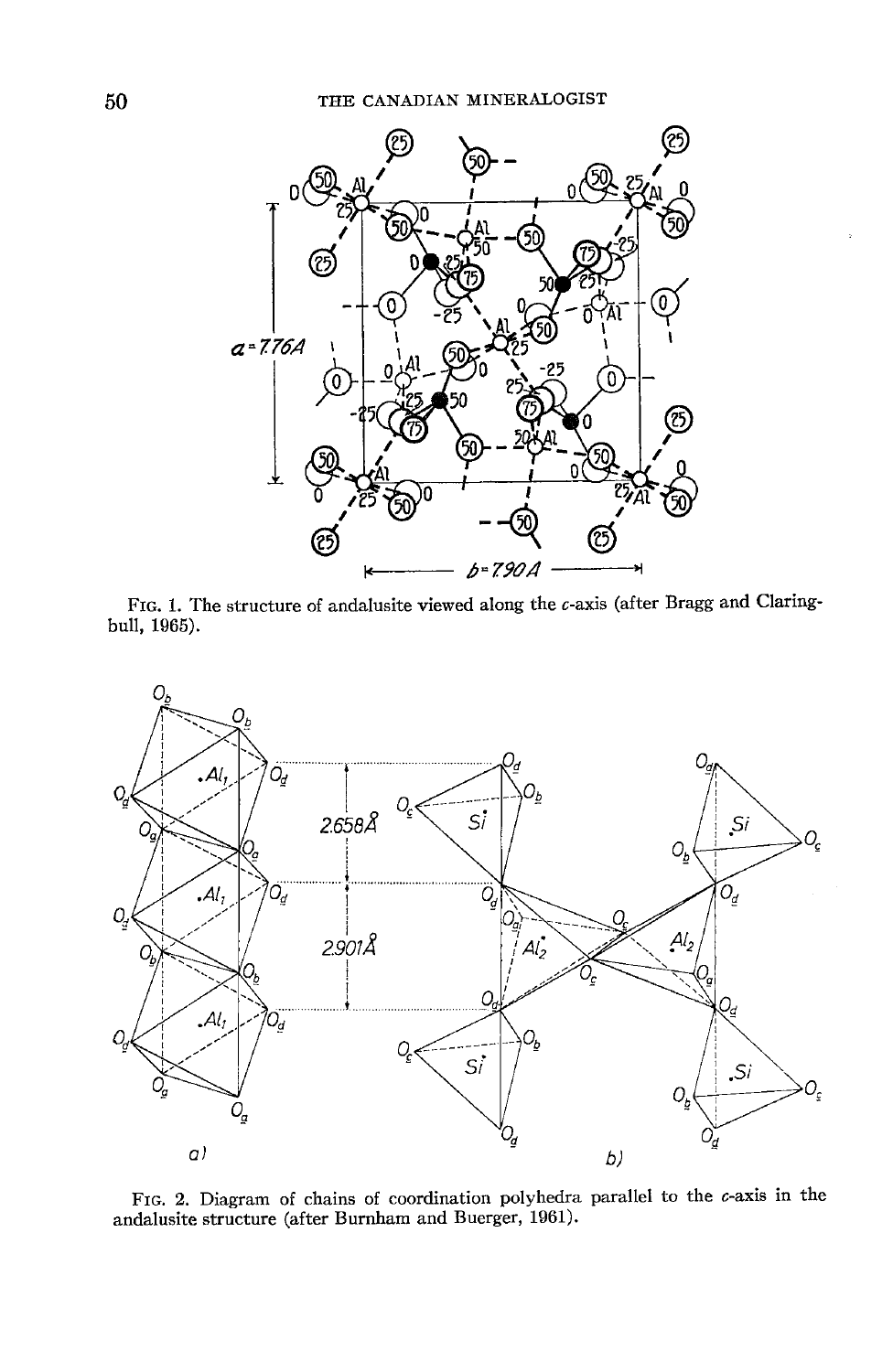

FIG. 3. Polarized spectra of  $a-b$  in section 1 of andalusite, 0.35 cm thick.

five are observed. The spectral features due to the higher-energy intracationic  $d-d$  transitions are obscured by intense absorption due to the  $0^{2-} \rightarrow Fe^{3+}$  charge-transfer process (Figs. 3 and 4). The spectra of Fig. 3 (specimen L) show a number of weak features, which because of their intensity, number and energy can be ascribed, with a fair degree of certainty, to  $d-d$  transitions of octahedrally coordinated Fe<sup>3+</sup>.

The doubly degenerate, field independent,  ${}^6A_1 \rightarrow {}^4A_1 {}^4E(G)$  transition is known to occur in the  $21000$  to  $23000$  cm<sup>-1</sup> range, for example, in muscovite (Faye, 1968a), andradite and vesuvianite (Manning, 1962, 19684) and epidote (Burns and Strens, 1967). Therefore, it is reasonable to assign the  $23100$  and  $22100$  cm<sup>-1</sup> shoulders in the andalusite spectra of Fig, 3 to this transition, and, to assume that the degeneracy has been lifted by a modest distortion of the Fe<sup>3+</sup> site from  $O_h$  symmetry. It also follows that the narrowly split shoulders at  $25200$  and  $24600$  cm<sup>-1</sup> in the  $E\|a$  spectrum are probably low-symmetry components of the  ${}^6A_1\rightarrow {}^4T_2(D)$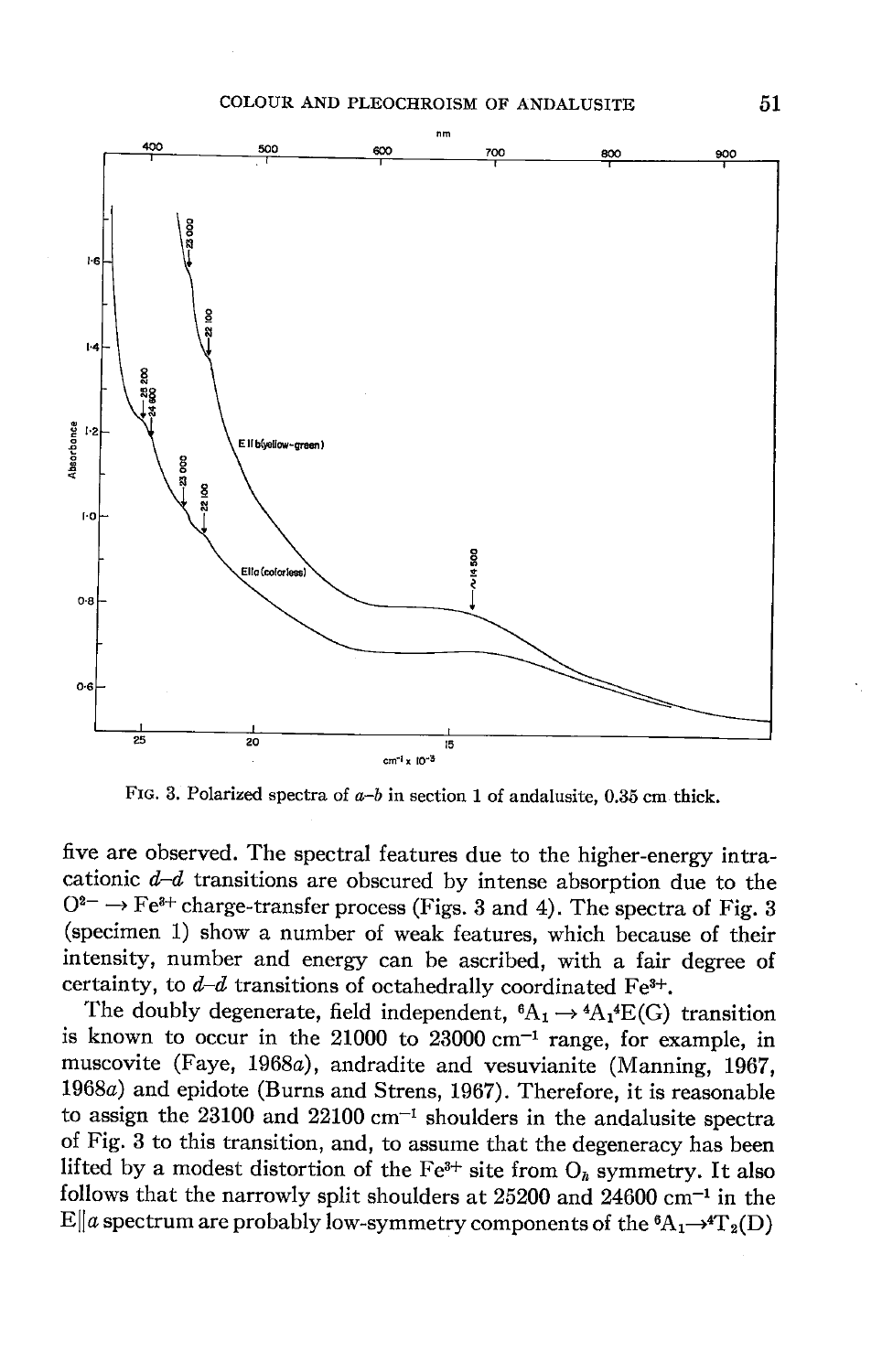

Frc. 4. Polarized spectra of andalusite in section 7 containing the c-axis, 0.1 cm thick.

transition. The broad diffuse shoulders centered near  $14500$  cm<sup>-1</sup> in the spectra of Fig. 3 are probably due to one or both of the  ${}^6A_1 \rightarrow {}^4T_{1g}(G)$ and  ${}^6A_1 \rightarrow {}^4T_{2g}(G)$  transitions.

From Fig. 3 it is apparent that the yellow-green colour exhibited by the  $E\|b$  spectrum of andalusite is mainly the result of relatively more intense u.v.-centered background absorbance than in the  $E||a$  spectrum. As mentioned previously this is considered to be due mainly to the  $Q^{2-} \rightarrow Fe^{3+}$  charge-transfer process.

To account for the variation in intensity of the u.v. charge-transfer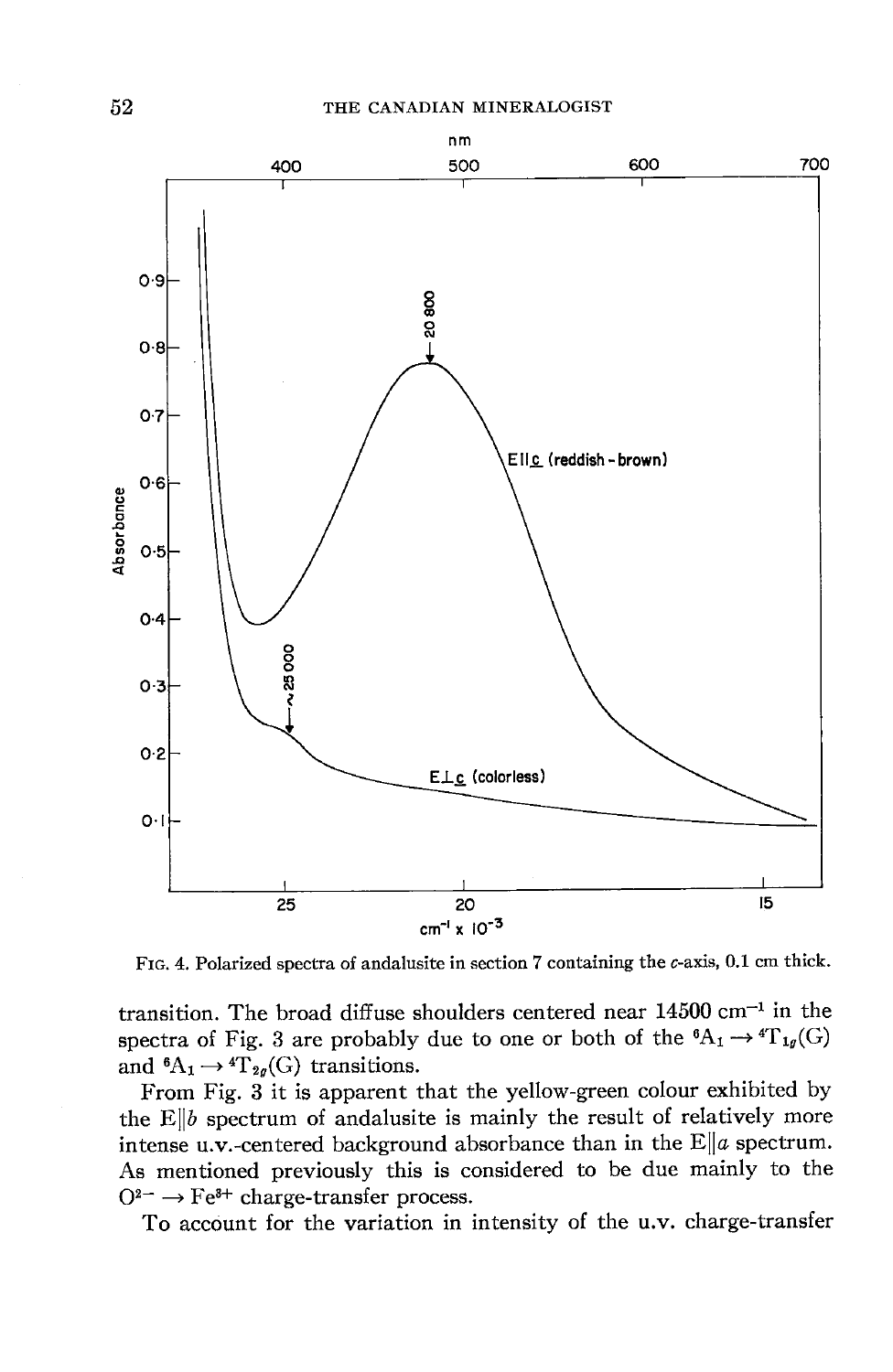band it is rewarding to consider in detail the orientation and constitution of the  $(AI, Fe<sup>3+</sup>)$ -bearing octahedra in Figs. 1 and 2. The oxygen anions to which the six-coordinated cations are bonded are not equivalent: two of these, the  $O_d$  oxygen ions of Burnham and Buerger (1961) (Fig. 2), are at a somewhat greater distance, and are shared by a five-coordinated Al and by a Si ion. Thus it may be argued that the  $O_d$  oxygen ions are less efficient in donating electronic charge to Fe+s ions than are the other four oxygen ions. Because the projections in the  $a-b$  plane of the four Fe-O<sub>a,b</sub> bonds are at an angle of  $\sim 30^{\circ}$  to b and  $\sim 60^{\circ}$  to a, it is understandable that the background charge-transfer absorption should be greater in  $E||b$  than in the  $E||a$  spectrum.

It is to be noted that relatively thin  $a-b$  sections, or such sections containing substantially less Fe than specimen L, would not likely exhibit visible pleochroism because in their spectra the low-energy wing of the  $O^{2-} \rightarrow Fe^{3+}$  charge-transfer band would have lower intensity and thus result in a lack of colour (e.g., spectra of Fig. 3).

# (b) Strong Pleochroism of Sections Containing the  $c$ -Axis

Figure 4 shows that in the visible region the E  $\perp$  c spectrum is featureless except for the shoulder at approximately  $25000$  cm<sup>-1</sup> and hence the andalusite section is essentially colourless. This spectrum, of course, is analogous to a combination of  $E||a$  and  $E||b$  spectra of Fig. 3; however, because of the thinness of the section and its relatively low iron content, it does not exhibit the details of the  $d-d$  spectrum of Fe<sup>3+</sup>.

The  $E\|c$  spectrum is dominated by an intense broad band with a maximum at 20800 cm<sup>-1</sup>. In the band, blue and green light are absorbed strongly and the mineral section therefore has a reddish-brown colour. In thick sections the colour due to the  $E\|c$  spectrum is black because the  $20800$  cm<sup>-1</sup> band is sufficiently broad and intense to cover the visible region  $(\sim 400 - 700 \text{ m}\mu)$ .

The Brazilian andalusite contains as impurities only Fe and Ti in appreciable concentration (Table 1). The  $20800$  cm<sup>-1</sup> band cannot be rationalized however, on the basis of intra-cationic  $d-d$  bands due to likely ions of these elements, *i.e.*, Fe<sup>3+</sup>, Fe<sup>2+</sup>, Ti<sup>3+</sup> and Ti<sup>4+</sup>, in the octahedral sites.

From previous discussions, the spectrum of  $Fe<sup>3+</sup>$  can be dismissed as the source of the polarized band. Similarly,  $Fe^{2+}$  can be eliminated because it is well known that the spin-allowed  ${}^5T_2 \rightarrow {}^5E(D)$  transition for this ion in an octahedral array of oxygen occurs at approximately 10000 cm<sup>-1</sup> (e.g., Faye, 1968). Further, Ti<sup>4+</sup> cannot be responsible for the 20800 cm<sup>-1</sup> band for it is a  $d^0$  ion and cannot give rise to  $d-d$  transitions. However, Ti<sup>3+</sup>, a  $d^1$  ion, exhibits an absorption band, due to spin-allowed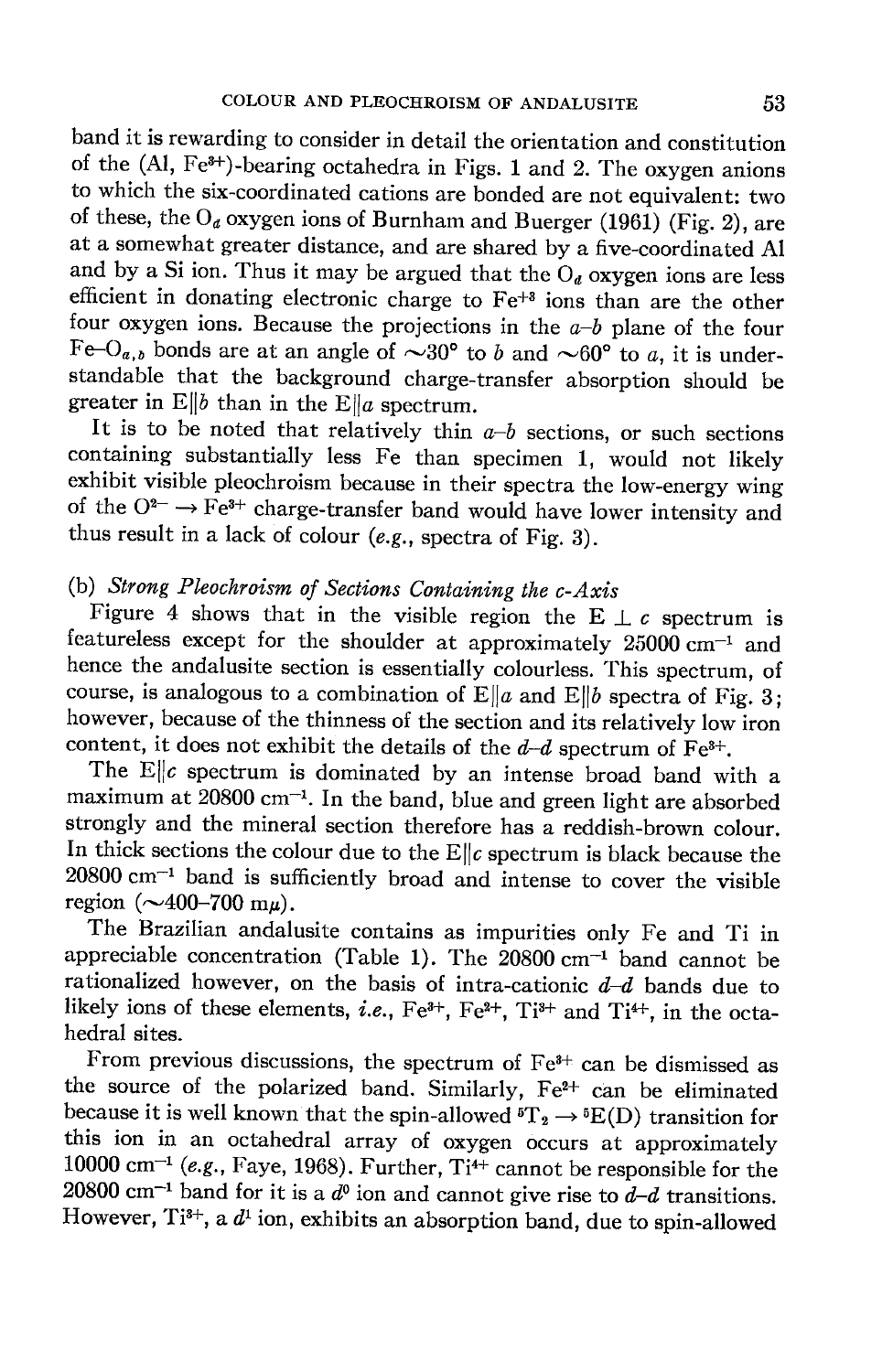${}^{2}T_{2} \rightarrow {}^{2}E(D)$  transition, at  $\sim$ 20000 cm<sup>-1</sup> in Ti(OH<sub>2</sub>)<sub>6</sub><sup>3+</sup> (Hartmann and Schlafer, 1951),  $\sim$ 19000 cm<sup>-1</sup> in Al<sub>2</sub>O<sub>3</sub>: Ti<sup>3+</sup> (McClure, 1962), 19000 cm<sup>-1</sup> in andradite (Manning 1967) and  $17200 \text{ cm}^{-1}$  in chloritoid (Faye, Manning and Nickel, 1968). The extinction coefficient,  $\epsilon$ , for such bands is in the range 5-20litre/mole.cm and this is typical of intra-cationic  $d-d$  bands in general. However, the  $\epsilon_{T1}$  values for the 20800 cm<sup>-1</sup> band in the E $\|c\|$  spectra of sections 2-7 (Table 1) are, generally, at least an order of magnitude larger. On this basis then, the band cannot be attributed to  $Ti^{3+}$  alone. A further argument against the band being a  $d-d$  transition is the fact that it is completely polarized with respect to the c-axis. It would be expected that the  ${}^{2}T \rightarrow {}^{2}E(D)$  transition of Ti<sup>3+</sup> in the moderately distorted octahedral sites of andalusite would have measurable intensity in the E  $\perp c$  spectrum and this is observed not to be the case.

The intensity and polarization properties of the band at  $20800 \text{ cm}^{-1}$ are strongly reminiscent of those due to  $Fe^{2+} \rightarrow Fe^{3+}$  electron transfer in the spectra of a number of iron-bearing minerals (Littler and Williams, 1965; Faye, 1968; Faye, Manning and Nickel, 1968; Robbins and Strens, 1963). For such materials the bands are found in the energy range 13500-17000 cm-1. They have their maximum intensity when the vibration direction of polarized light is coincident with the direction along which there is possible overlap of  $t_{2q}$  orbital-lobes on adjacent Fe ions which share octahedral edges.

Fig. 2 shows that in andalusite the overlap of  $t_{2g}$  orbital lobes of transition-metal ions could certainly occur (Al-Al distances are 2.69 and 2.87 Å) in the c-direction, therefore it is reasonable to propose that the  $20800$  cm<sup>-1</sup> band in the E||c spectrum is due to a photochemical chargetransfer process involving'transition-metal ions in the octahedral sites of this mineral.

On the basis of its energy, the band at  $20800$  cm<sup>-1</sup> is unlikely to be due to  $Fe^{2+} \rightarrow Fe^{3+}$  charge transfer. This conclusion is supported by the lack of spectral features at  $\sim$ 10000 cm<sup>-1</sup> that could be attributed to Fe<sup>2+</sup>. Many ferromagnesian minerals whose spectra show a  $Fe^{2+} \rightarrow Fe^{3+}$  interaction band also exhibit distinct bands or shoulders due to octahedral Fe<sup>2+</sup>, and indeed, the Fe<sup>2+</sup>/Fe<sup>3+</sup> is usually >1 (Faye, 1968; Faye, Manning and Nickel, 1968).

Because Fe ions cannot account for the band at  $20800 \text{ cm}^{-1}$  it is reasonable to consider the possibility of  $Ti^{3+} \rightarrow Ti^{4+}$  charge transfer. Indeed, the electronic interaction of Ti<sup>3+</sup> and Ti<sup>4+</sup> has been found responsible for a band at 21000 cm<sup>-1</sup> in the spectrum of  $Ti(IV)\cdot Ti(III)Cl_x$ in toncentrated HCI solution (Jorgensen, 1957) and for a pleochroic band at  $22000$  and  $23000$  cm<sup>-1</sup> in the spectrum of clintonite and astro-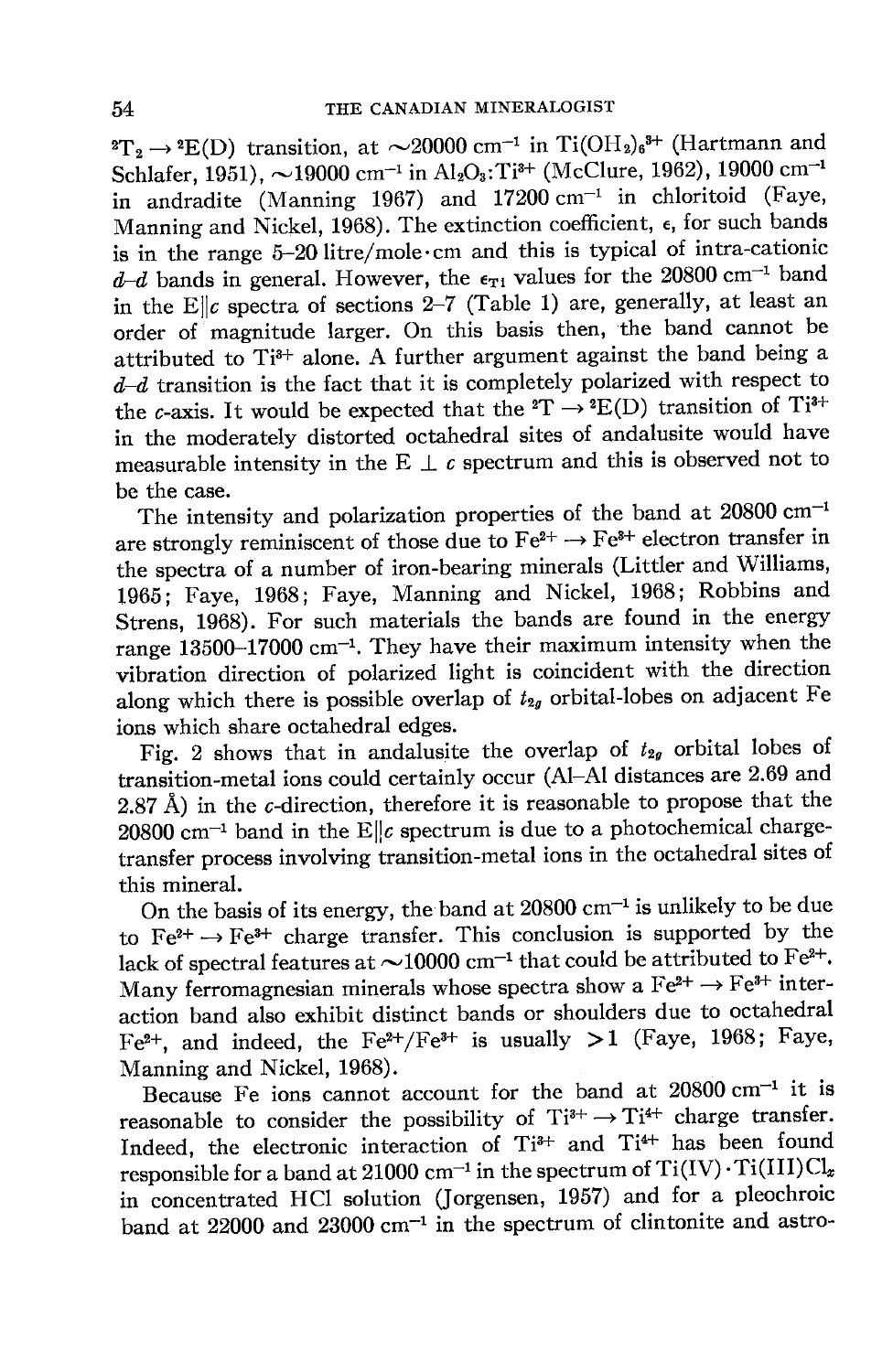phyllite respectively (Manning, 1968b), and, also for a similar band at  $22000 \text{ cm}^{-1}$  in the spectrum of brown tourmalines (Manning, 1968c). Thus, on the basis of similarity of energy, there seems to be ample justification for assigning the 20800 cm<sup>-1</sup> band of the Ellc spectrum of andalusite to  $Ti^{3+} \rightarrow Ti^{4+}$  electron transfer. Such an assignment implies that some titanium be present as  $Ti^{3+}$ . However, except for some asymmetry in the  $18000-20000$  cm<sup>-1</sup> range, there is no good evidence for the  ${}^{2}T_{2} \rightarrow {}^{2}E(D)$  transition of Ti<sup>3+</sup> in the spectra of Figs. 3 and 4, or in unpolarized spectra of andalusite sections. This may be the result of a combination of low  $\epsilon$ -value ( $\leq$  ~10 litre/mole·cm), and "swamping" by  $Q^{2-} \rightarrow \text{Fe}^{8+}$  charge-transfer absorption (e.g., Fig. 3) or by the Ti<sup>8+</sup>  $\rightarrow$  Ti<sup>4+</sup> feature (Fig. 4). The  ${}^{2}T \rightarrow {}^{2}E(D)$  band of Ti<sup>3+</sup> tends to be broad and diffuse relative to the high-energy peaks of  $Fe<sup>3+</sup>$  and thus could be more readily obscured by background absorbance.

Table 1 shows that the high  $\epsilon_{T1}$  values for the 20800 cm<sup>-1</sup> band are associated with sections 1 and 2 which contain a relatively high concentration of Mg. This suggests the possibility that the presence of  $Mg^{2+}$ is conducive to the existence of Ti<sup>4+</sup>, the acceptor ion in the Ti<sup>3+</sup>  $\rightarrow$  Ti<sup>4+</sup> charge-transfer process, and, together these two ions maintain electroneutrality in the lattice.

That the  $Ti^{3+} \rightarrow Ti^{4+}$  interaction band is found at appreciably lower energy (20800 cm<sup>-1</sup>) in the E||c spectrum of andalusite than in corresponding spectra of clintonite, astrophyllite and brown tourmalines  $(22000-23000 \text{ cm}^{-1})$  is probably due to the fact that  $Ti^{3+}-Ti^{4+}$  distances in andalusite are shorter than in the other minerals.

#### SUMMARY

Results of this work indicate that the principal source of pleochroism is  $Ti^{3+} \rightarrow Ti^{4+}$  charge transfer between ions located in the chains of octahedra that extend along the c-axis. Such a process involves the overlapping of  $t_{2g}$  orbital lobes of adjacent ions across octahedral edges and is stimulated when the vibration direction of polarized light is coincident with the c-axis. It is also proposed that the minor pleochroism of  $a-b$  sections is due to the variation in  $O^2 \rightarrow Fe^{3+}$  charge transfer with the vibration direction of the radiation field.

#### ACKNOWLEDGEMENTS

The authors wish to thank P. O'Donovan for assistance in preparing the andalusite sections, and R. Craig for chemical analyses.